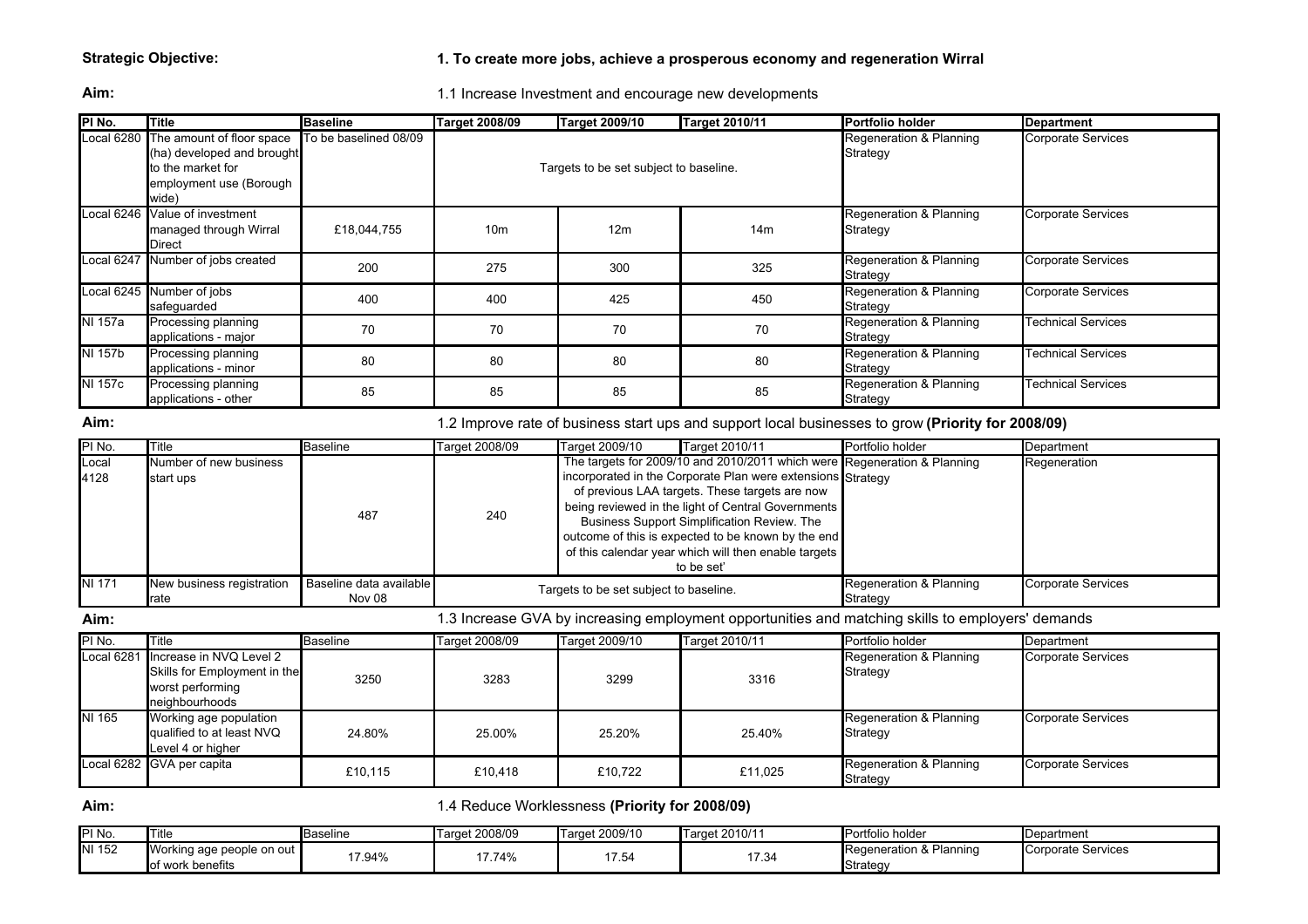| NI 153 | Working age people<br>claiming out of work<br>benefits in the worst<br>performing neighbourhoods | 35.8%<br>(May 07) | 35.22%<br>$-0.6%$ | 34.42%<br>$(-0.8%)$ | 33.32%<br>$-1.1\%$ | Regeneration & Planning<br>Strategy | <b>Corporate Services</b> |
|--------|--------------------------------------------------------------------------------------------------|-------------------|-------------------|---------------------|--------------------|-------------------------------------|---------------------------|
|--------|--------------------------------------------------------------------------------------------------|-------------------|-------------------|---------------------|--------------------|-------------------------------------|---------------------------|

# Aim: **Aim:** 1.5 Ensure the sustainability of our cultural, leisure and tourism assets

| PI No.        | Title                      | Baseline  | Target 2008/09 | Target 2009/10 | Target 2010/11 | Portfolio holder           | Department         |
|---------------|----------------------------|-----------|----------------|----------------|----------------|----------------------------|--------------------|
| Local<br>6227 | Hits on visitwirral.com to | 000,000,ذ | 0.100,000      | 5,200,000      | 5,300,000      | Culture. Leisure & Tourism | Corporate Services |
|               | view key messages          |           |                |                |                |                            |                    |

### Strategic Objective:

### 2. To create a clean, pleasant, safe and sustainable environment

Aim:

# 2.1 Increase levels of recycling (Priority for 2008/09)

| PI No. | Title                                     | Baseline         | Target 2008/09 | Target 2009/10 | Target 2010/11 | Portfolio holder                           | Department                |
|--------|-------------------------------------------|------------------|----------------|----------------|----------------|--------------------------------------------|---------------------------|
| NI 191 | Waste per head                            | 641.48           | 636            | 631            | 626            | Environment                                | <b>Technical Services</b> |
| NI 192 | Household waste recycled<br>and composted | 31.67% (2007/08) | 34%            | 35.50%         | 37%            | Streetscene & Transport<br><b>Services</b> | <b>Technical Services</b> |
| NI 193 | municipal waste land filled               | 62.15%           | 59.65%         | 58.31%         | 56.95%         | Environment                                | <b>Technical Services</b> |

Aim:

# 2.2 Reduce the Council's carbon footprint (Priority for 2008/09)

| PI No.      | Title                                                                                                                                                                             | <b>Baseline</b>                   | Target 2008/09 | Target 2009/10        | Target 2010/11 | Portfolio holder | Department                |
|-------------|-----------------------------------------------------------------------------------------------------------------------------------------------------------------------------------|-----------------------------------|----------------|-----------------------|----------------|------------------|---------------------------|
| NI 185      | LA carbon reduction                                                                                                                                                               | Baseline to be created<br>2008/09 |                | Reduce by 10% by 2010 |                | Environment      | <b>Technical Services</b> |
| NI 186      | Per capita carbon reduction                                                                                                                                                       | 6 tonnes<br>(2005)                | $(3.7\%)$      | $(7.5\%)$             | $(11.4\%)$     | Environment      | <b>Technical Services</b> |
| NI 188      | Impact of climate change                                                                                                                                                          | Level 0                           | Level1         | Level 2               | Level 3        | Environment      | <b>Technical Services</b> |
| NI $194(a)$ | Level of air quality -<br>reduction in $NOx$ and<br>primary $PM_{10}$ emissions<br>through local authority's<br>estate and operations -<br><b>Emissions of Nox</b>                | Baseline to be created<br>2008/09 |                | Annual                |                | Environment      | <b>Technical Services</b> |
| NI 194(b)   | Level of air quality -<br>reduction in $NOx$ and<br>primary PM <sub>10</sub> emissions<br>through local authority's<br>estate and operations - %<br>reduction in No.<br>emissions | Baseline to be created<br>2008/09 |                | Annual                |                | Environment      | <b>Technical Services</b> |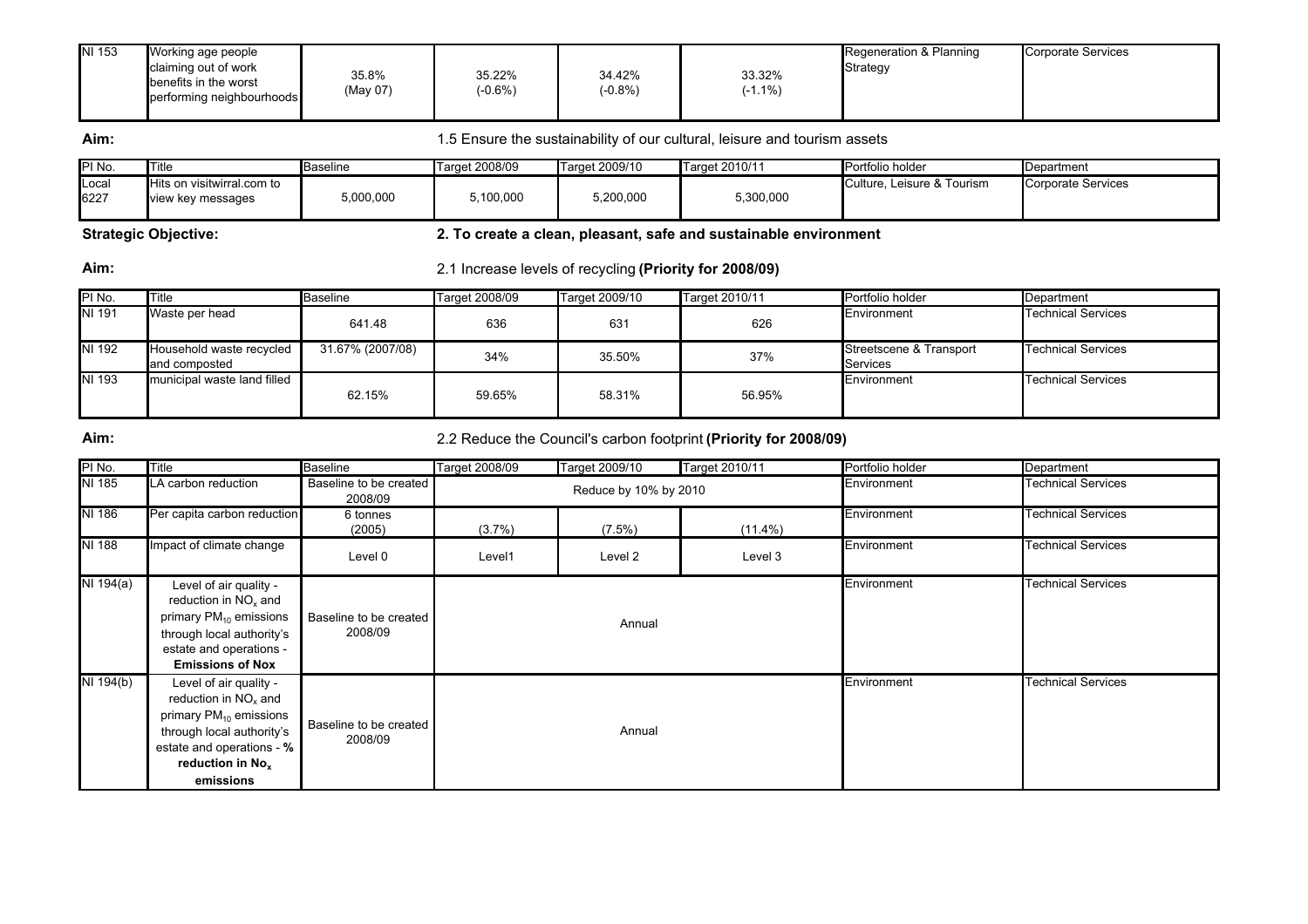| NI 194c   | Level of air quality -<br>reduction in $NOx$ and<br>primary PM <sub>10</sub> emissions<br>through local authority's<br>estate and operations -<br>Emissions of $PM_{10}$                                 | Baseline to be created<br>2008/09 | Annual | Environment | <b>Technical Services</b> |
|-----------|----------------------------------------------------------------------------------------------------------------------------------------------------------------------------------------------------------|-----------------------------------|--------|-------------|---------------------------|
| NI 194(d) | Level of air quality -<br>reduction in NO <sub>v</sub> and<br>primary PM <sub>10</sub> emissions<br>through local authority's<br>estate and operations - %<br>reduction in PM <sub>10</sub><br>emissions | Baseline to be created<br>2008/09 | Annual | Environment | <b>Technical Services</b> |

# Aim: 2.3 Create exemplory levels of street cleanliness

| PI No.  | Title                             | <b>Baseline</b> | Target 2008/09 | Target 2009/10 | Target 2010/11 | Portfolio holder                           | Department                |
|---------|-----------------------------------|-----------------|----------------|----------------|----------------|--------------------------------------------|---------------------------|
| NI 195a | Improved levels of litter         | 11%             | 8%             | 7.50%          | 7%             | Streetscene & Transport<br><b>Services</b> | <b>Technical Services</b> |
| NI 195b | Improved levels of detrius        | 11%             | 10%            | 9%             | 8%             | Streetscene & Transport<br><b>Services</b> | <b>Technical Services</b> |
| NI 195c | Improved levels of graffiti       | 7%              | 7%             | 7%             | 7%             | Streetscene & Transport<br><b>Services</b> | <b>Technical Services</b> |
| NI 195d | Improved levels of fly<br>posting | 1%              | 1%             | 1%             | 1%             | Streetscene & Transport<br>Services        | <b>Technical Services</b> |

# Aim: 2.4 Reduce number of people killed or seriously injured in road accidents (Priority for 2008/09)

| IPI No.      | Title                                     | Baseline         | Target 2008/09    | Target 2009/10    | Target 2010/11    | Portfolio holder                    | Department                |
|--------------|-------------------------------------------|------------------|-------------------|-------------------|-------------------|-------------------------------------|---------------------------|
| NI 47        | All adults killed or seriously<br>injured | 174<br>(2005/07) | 154<br>$(11.3\%)$ | 138<br>$(10.4\%)$ | 123<br>$(11.1\%)$ | Streetscene & Transport<br>Services | <b>Technical Services</b> |
| <b>NI 48</b> | Children killed or seriously<br>injured   | 31<br>(2005/07)  | 26<br>$(16.3\%)$  | 22<br>(15.6%)     | 20<br>$(6.2\%)$   | Streetscene & Transport<br>Services | Technical Services        |

Aim:

# 2.5 Deliver HMRI programme and achieve housing decency standards

| IPI No. | Title                                       | <b>Baseline</b>     | Target 2008/09 | Target 2009/10 | Target 2010/11 | Portfolio holder           | Department                |
|---------|---------------------------------------------|---------------------|----------------|----------------|----------------|----------------------------|---------------------------|
| NI 154  | Net additional homes<br>provided            | 330                 | 500            | 500            | 500            | Housing & Community Safety | <b>Corporate Services</b> |
|         |                                             | (baseline year tbc) |                |                |                |                            |                           |
| NI 155  | Affordable homes delivered                  | 99<br>(2007/08)     | 149            | 167            | 187            | Housing & Community Safety | Regeneration              |
| NI 159  | Supply of ready to develop<br>housing sites | 3400                | 2500           | 2500           | 2500           | Housing & Community Safety | Corporate Services        |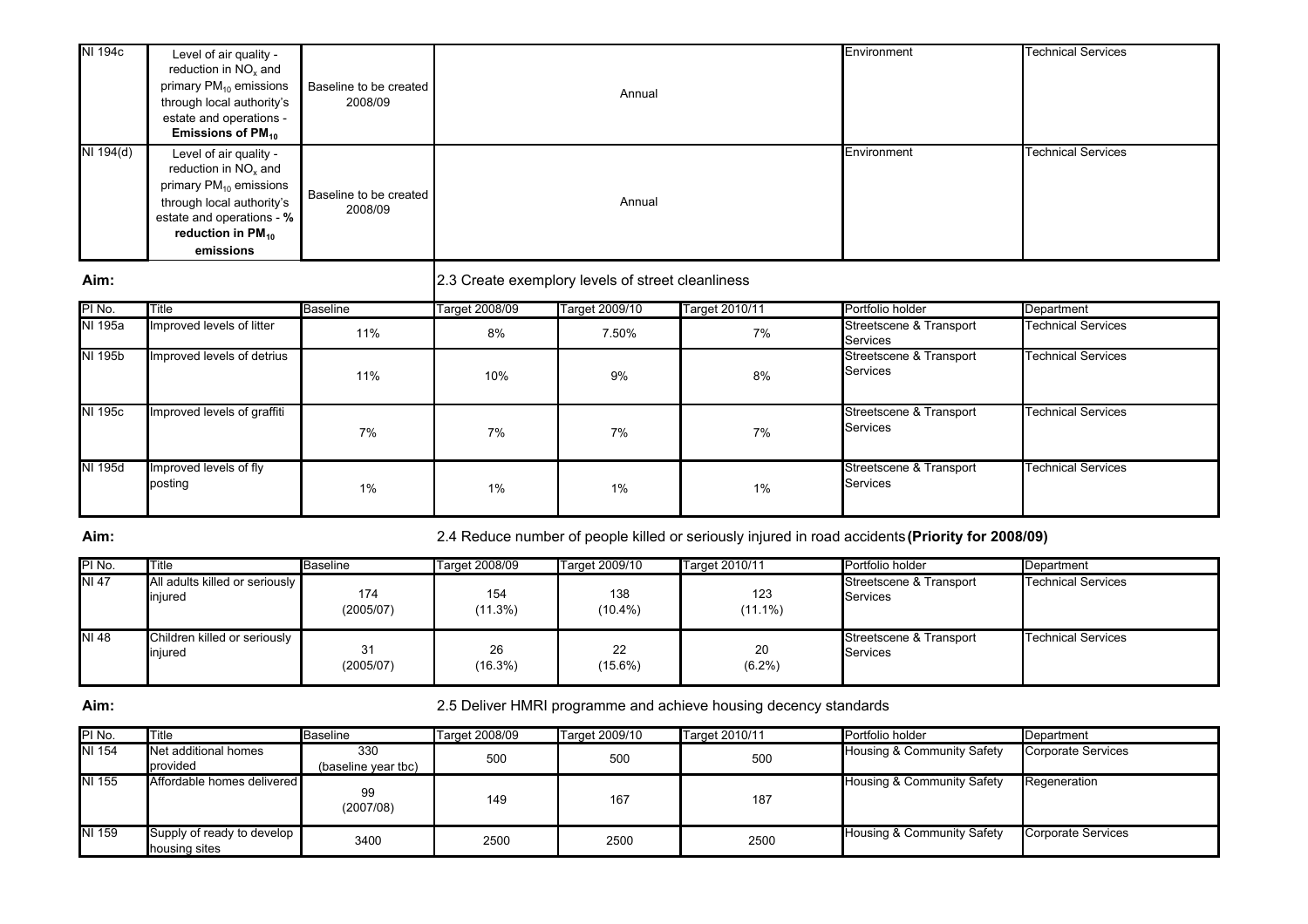| NI 156 | Temporary accommodation                                                                             | 8(2004) LAA baseline<br>24 (2007) | 18      | 12                                                     |                                                                                                                                                                                                                         | Housing & Community Safety                    | Regeneration |
|--------|-----------------------------------------------------------------------------------------------------|-----------------------------------|---------|--------------------------------------------------------|-------------------------------------------------------------------------------------------------------------------------------------------------------------------------------------------------------------------------|-----------------------------------------------|--------------|
|        | Local 4049 Homes acquired,<br>demolished, refurbished or<br>built as a result of HMRI<br>investment | 1397                              | 950     | 950                                                    | 950                                                                                                                                                                                                                     | Housing & Community Safety                    | Regeneration |
| NI 180 | Changes in Housing and<br>Council Tax Benefit within<br>the year                                    | To be baselined 08/09             | $*1.08$ | $*1.08$                                                | $*1.08$                                                                                                                                                                                                                 | Community & Customer<br>Engagement            | Finance      |
| NI 181 | Time taken to process new<br>claims and change events                                               | To be baselined 08/09             | 16.4    | 15.9                                                   | 15.4                                                                                                                                                                                                                    | <b>Community &amp; Customer</b><br>Engagement | Finance      |
| NI 187 | People on income based<br>benefits living in homes<br>with low energy efficiency<br>rating          |                                   |         | establish the baseline from which targets will be set. | As this is a completely new indicator, a baseline and targets have yet to be established. A survey will Engagement<br>be carried out (guidelines for the survey have yet to be published by DEFRA) later in the year to | Community & Customer                          | Regeneration |

Aim:

### 2.6 Reduce alcohol related crime

| IPI No.      | Title                 | <b>Baseline</b>               | Target 2008/09 | Target 2009/10 | Target 2010/11 | Portfolio holder           | Department   |
|--------------|-----------------------|-------------------------------|----------------|----------------|----------------|----------------------------|--------------|
| <b>NI 15</b> | Serious violent crime | 0.4<br>(per 1000 population)  | 0.37           | 0.34           | 0.31           | Housing & Community Safety | Regeneration |
| NI 20        | Assault with injury   | 6.09<br>(per 1000 population) | 5.48           | 4.99           | 4.63           | Housing & Community Safety | Regeneration |

Aim: 2.7 Reduce levels of anti-social behaviour

| PI No. | <b>Title</b>                 | <b>Baseline</b> | Target 2008/09 | Target 2009/10 | Target 2010/11 | Portfolio holder           | Department   |
|--------|------------------------------|-----------------|----------------|----------------|----------------|----------------------------|--------------|
| Loca   | . .<br>Number of anti-social | 21152           |                | 17558          | 17207          | Housing & Community Safety | Regeneration |
| 4206   | behaviour incidents          |                 | 7917           |                |                |                            |              |

Aim:

2.8 Conserve the borough's natural and built heritage and increase civic pride and public participation

| IPI No. | Title                                                                         | <b>Baseline</b>       | Target 2008/09 | Target 2009/10                                                | Target 2010/11 | Portfolio holder | <b>I</b> Department |
|---------|-------------------------------------------------------------------------------|-----------------------|----------------|---------------------------------------------------------------|----------------|------------------|---------------------|
| NI 197  | Improved local biodiversity -<br>active management of local<br><b>I</b> sites | No baseline available |                | New indicator - This indicator will be baselined after 08/09. |                | Environment      | Regeneration        |

Strategic Objective: 3. To improve health and well being for all, ensuring people who require support are full participants in mainstream society

Aim: 3.1 Narrow the mortality gap on Wirral

| IPI No. | .<br>Title | Baseline | 2008/09 ،<br>Targe | 200/10<br>000 U | i 2010/1<br>$\sim$<br>l di | l Portfolio.<br>holder | าฯrtment<br>הו<br>।∪੮ |
|---------|------------|----------|--------------------|-----------------|----------------------------|------------------------|-----------------------|
|         |            |          |                    |                 |                            |                        |                       |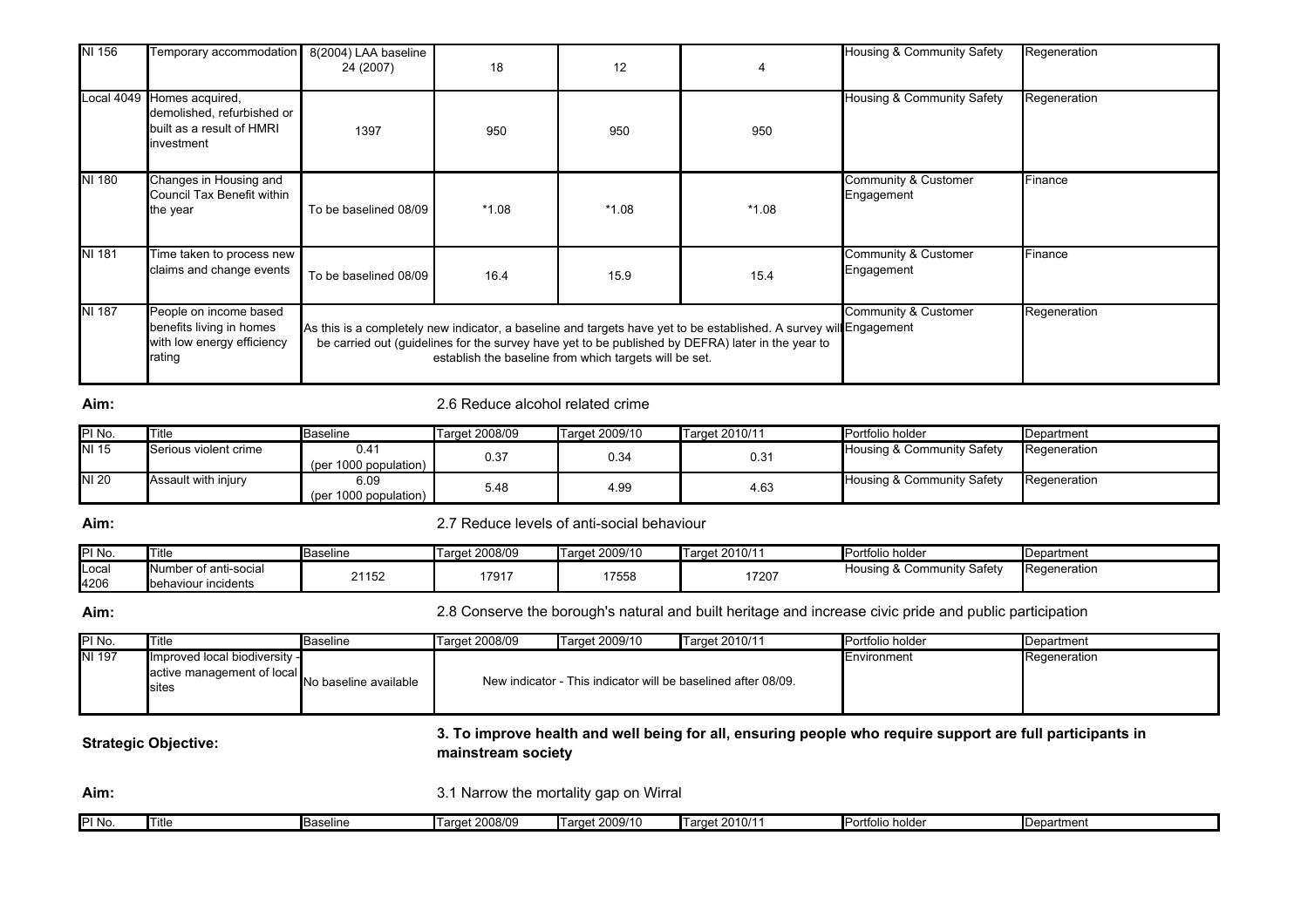| NI 120 | Mortality rates<br>Male   | 815<br>(2006) | 735 | 714 | 694 | Social Care & Inclusion | <b>Adult Social Services</b> |
|--------|---------------------------|---------------|-----|-----|-----|-------------------------|------------------------------|
| NI 120 | Mortality rates<br>Female | 529<br>(2006) | 513 | 500 | 488 | Social Care & Inclusion | <b>Adult Social Services</b> |

# Aim: **Aim:** 3.2 Promote greater independence and choice (Priority for 2008/09)

| PI No. | Title                                                                                                          | <b>Baseline</b> | Target 2008/09 | Target 2009/10 | Target 2010/11 | Portfolio holder        | Department                   |
|--------|----------------------------------------------------------------------------------------------------------------|-----------------|----------------|----------------|----------------|-------------------------|------------------------------|
| NI 146 | Adults with learning<br>disabilities in employment                                                             | 5.50%           | 8.30%          | 11.90%         | 15.60%         | Social Care & Inclusion | <b>Adult Social Services</b> |
| NI 135 | Carers receiving needs<br>assessment or review and<br>a specific carer's service, or<br>advice and information | 15.1%<br>(08)   | 18%            | 21.50%         | 25             | Social Care & Inclusion | <b>Adult Social Services</b> |
| NI 136 | People supported to live<br>independently through<br>Social Services (all ages)                                | 2141.55         | 2185.8         | 2230.05        | 2274.3         | Social Care & Inclusion | <b>Adult Social Services</b> |
| NI 130 | Social Care clients<br>receiving self directed<br>support (Direct Payments<br>and Individual Budgets)          | 191<br>(2008)   | 322.3          | 651.7          | 1121           | Social Care & Inclusion | <b>Adult Social Services</b> |

### Aim:

### 3.3 Reduce the number of falls for elderly people

| PI No. | <b>Title</b>              | Baseline | Target 2008/09 | Target 2009/10 | Target 2010/11 | Portfolio holder        | Department            |
|--------|---------------------------|----------|----------------|----------------|----------------|-------------------------|-----------------------|
| NI 134 | Number of emergency bed   |          |                |                |                | Social Care & Inclusion | Adult Social Services |
|        | days per head of weighted |          |                |                |                |                         |                       |
|        | population                |          |                |                |                |                         |                       |

## Aim: **Alterative and Alternative State and Alternative State and participation in fulfilling activities**

| PI No.          | <b>Title</b>                                                        | <b>Baseline</b>                                                            | Target 2008/09 | Target 2009/10 | Target 2010/11          | Portfolio holder             | Department   |
|-----------------|---------------------------------------------------------------------|----------------------------------------------------------------------------|----------------|----------------|-------------------------|------------------------------|--------------|
| NI 119          | Self reported measure of<br>peoples overall health and<br>wellbeing | Place Survey Final technical guidance required prior to targets being set. |                |                | Social Care & Inclusion | <b>Adult Social Services</b> |              |
| N <sub>18</sub> | Adult participation in sport                                        | 19.50%                                                                     | 20.50%         | 21.50%         | 22.50%                  | Culture, Leisure & Tourism   | Regeneration |

# Aim: **Aim:** 3.5 Improve support for those with mental health problems

| IDI NA<br>INO. | l itle | . .<br><b>Macalina</b><br>סווווספ | 2008/09<br>arge' | 2009/10<br>I arget | --<br>. 2010/1<br>. orne<br>.<br>. | holder<br>ப∽<br>πτοιιο | oartmen |
|----------------|--------|-----------------------------------|------------------|--------------------|------------------------------------|------------------------|---------|
|                |        |                                   |                  |                    |                                    |                        |         |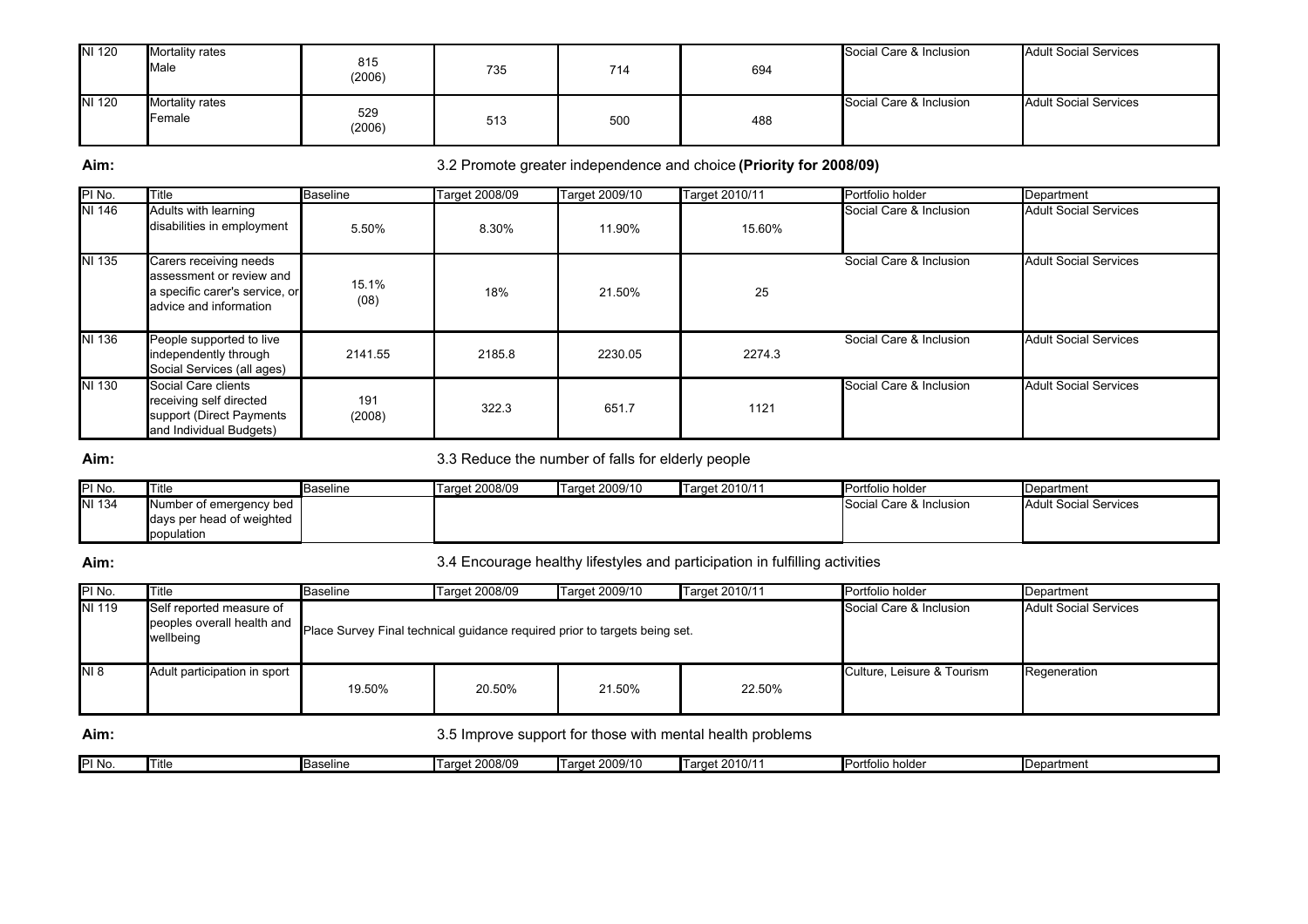| Local 8432 Establish cohort of clients   | Audit to be conducted | Sustain 5% based on Sustain 5% based on Sustain 5% based on |                    |                     | Social Care & Inclusion | <b>Adult Social Services</b> |
|------------------------------------------|-----------------------|-------------------------------------------------------------|--------------------|---------------------|-------------------------|------------------------------|
| aged 16-35 with two or                   | at end of july and    | accurate baseline.                                          | accurate baseline. | laccurate baseline. |                         |                              |
| more episodes of self harm baseline set. |                       |                                                             |                    |                     |                         |                              |
| in the last 12 months who                |                       |                                                             |                    |                     |                         |                              |
| subsequently become                      |                       |                                                             |                    |                     |                         |                              |
| engaged in meaningful                    |                       |                                                             |                    |                     |                         |                              |
| social activities.                       |                       |                                                             |                    |                     |                         |                              |
|                                          |                       |                                                             |                    |                     |                         |                              |

### Aim: 2.6 Tackle domestic violence

| IPI No.      | Title                                    | <b>Baseline</b>                   | Target 2008/09 | Target 2009/10                          | <b>Target 2010/11</b> | Portfolio holder           | <b>IDepartment</b> |
|--------------|------------------------------------------|-----------------------------------|----------------|-----------------------------------------|-----------------------|----------------------------|--------------------|
| <b>NI 32</b> | Repeat incidents of<br>domestic violence | Baseline to be created<br>2008/09 |                | Target to be set subject to baseline.   |                       | Housing & Community Safety | Regeneration       |
| NI 34        | Domestic violence murder<br>rate         |                                   |                | Police yet to set up collection system. |                       | Housing & Community Safety | Regeneration       |

# Aim: **Aim:** 3.7 Tackle all forms of alcohol and drug induced harm

| PI No.               | Title                                                                                                              | <b>Baseline</b>   | Target 2008/09                                                  | Target 2009/10                                | Target 2010/11                                                  | Portfolio holder        | Department                   |
|----------------------|--------------------------------------------------------------------------------------------------------------------|-------------------|-----------------------------------------------------------------|-----------------------------------------------|-----------------------------------------------------------------|-------------------------|------------------------------|
| NI 38                | Drugs offending rate                                                                                               |                   | Measured for 08/09 through the proxy measure below (LOCAL 8431) |                                               | Social Care & Inclusion                                         | Regeneration            |                              |
| <b>LOCAL</b><br>8431 | Rate of drug related<br>offending                                                                                  | 47.50%            | 45%                                                             |                                               | National Indicator (NI 38) will be implemented from<br>2009/10) |                         |                              |
| NI 39                | Alcohol harm related<br>hospital admission rates                                                                   | 2220<br>(2006/07) | 3004.06                                                         | 3449.06                                       | 3926.45                                                         | Social Care & Inclusion | <b>Adult Social Services</b> |
| NI 40                | Drugs users in effective<br>treatment                                                                              | 2195              | 2239                                                            | 2284                                          | 2330                                                            | Social Care & Inclusion | <b>Adult Social Services</b> |
| NI 115               | substance misuse by young<br>people                                                                                |                   |                                                                 | Tellus 3 survey                               |                                                                 | Social Care & Inclusion | Children & Young People      |
| NI 41                | % of people who perceive<br>people being drunk or<br>rowdy in public places to be<br>a problem in their local area |                   |                                                                 | To be established in 2008/09 New Place Survey | Housing & Community Safety                                      | Regeneration            |                              |

# Strategic Objective:  $\begin{array}{c} 4. \text{ To raise the aspirations of young people} \\ 4. \text{ To raise the aspirations of young people} \end{array}$

Aim:

# 4.1 Raise overall educational attainment, particularly lower achieveing young people (Priority for 2008/09)

| PI No. | Title                     | Baseline | Target 2008/09 | Target 2009/10 | Target 2010/11 | Portfolio holder               | Department              |
|--------|---------------------------|----------|----------------|----------------|----------------|--------------------------------|-------------------------|
| NI 92  | Narrow gap in lowest 20%  | 34.3     | 31.5           | 30.2           |                | Children's Services & Lifelong | Children & Young People |
|        | early years test          |          |                |                |                | Learning                       |                         |
| NI 102 | Achievement gap school    |          | 22.8           |                |                | Children's Services & Lifelong | Children & Young People |
|        | meals $KS2$ & 4           |          |                |                |                | Learning                       |                         |
| NI 99  | Attainment of children in |          |                |                |                | Children's Services & Lifelong | Children & Young People |
|        | care - attainment KS2     | 41.30%   | n/a            | 44%            |                | Learning                       |                         |
|        | English                   |          |                |                |                |                                |                         |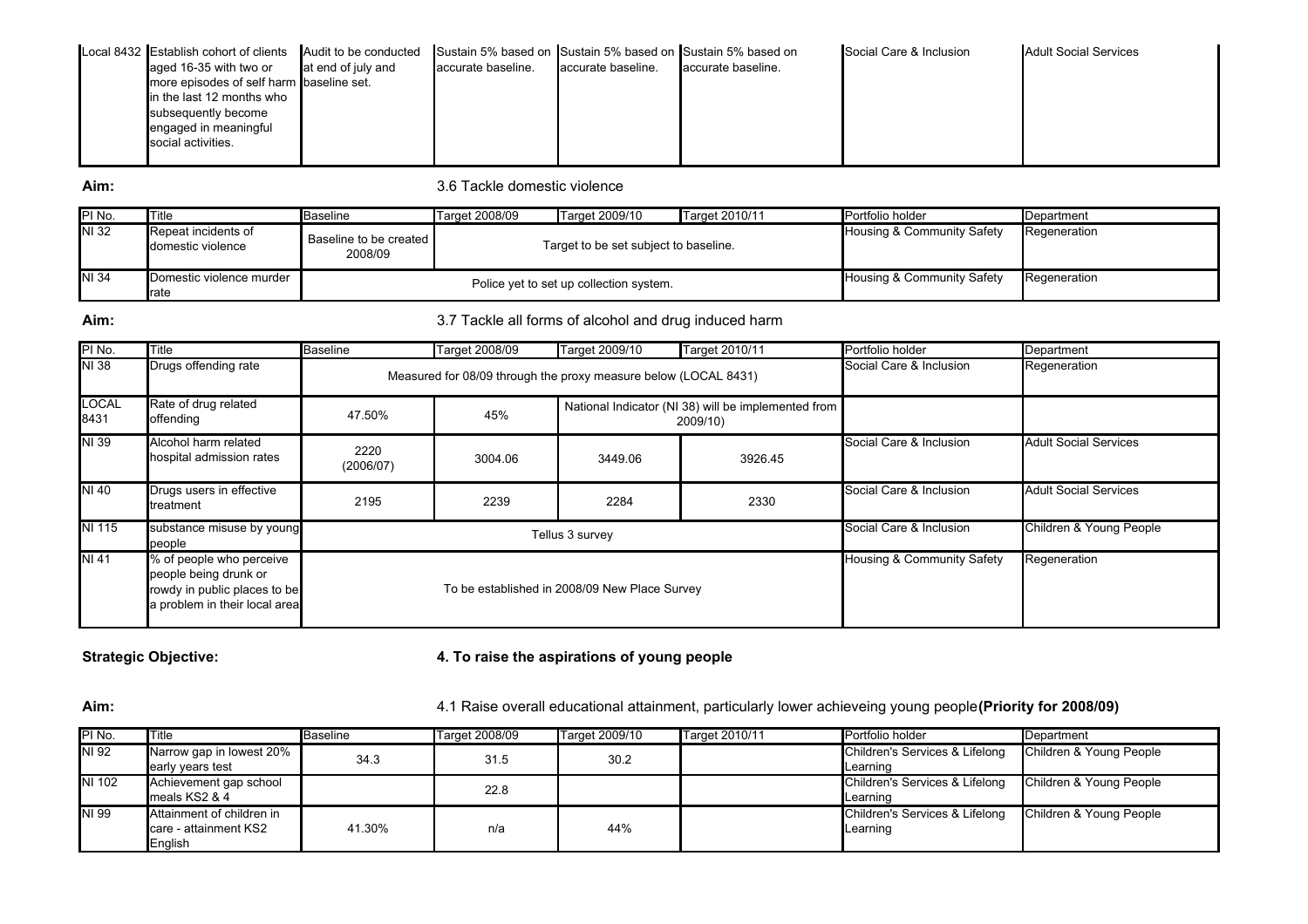| NI 100       | Attainment of children in                             |        |     |                                           |                       | Children's Services & Lifelong             | Children & Young People |
|--------------|-------------------------------------------------------|--------|-----|-------------------------------------------|-----------------------|--------------------------------------------|-------------------------|
|              | care - attainment KS2                                 | 51.70% | n/a | 44%                                       |                       | Learning                                   |                         |
|              | Maths                                                 |        |     |                                           |                       |                                            |                         |
| NI 101       | Attainment of children in                             |        |     |                                           |                       | Children's Services & Lifelong             | Children & Young People |
|              | care - attainment KS4                                 | 7.90%  | n/a | 7.40%                                     |                       | Learning                                   |                         |
|              | English and Maths                                     |        |     |                                           |                       |                                            |                         |
| NI 104       | SEN gap - attainment KS2                              |        | 50  |                                           |                       | Children's Services & Lifelong             | Children & Young People |
|              | <b>English and Maths</b>                              |        |     |                                           |                       | Learning                                   |                         |
| NI 105       | SEN gap - attainment 5 A*-                            |        |     | Awaiting targets - recalculation required |                       | Children's Services & Lifelong             | Children & Young People |
|              | C GCSEs                                               |        |     |                                           |                       | Learning                                   |                         |
| NI 107       | KS2 attainment BME                                    |        |     | 71%                                       | No baseline available | Children's Services & Lifelong             | Children & Young People |
|              |                                                       |        |     |                                           |                       | Learning                                   |                         |
| NI 108       | <b>KS4 attainment BME</b>                             |        |     | No BME groups for KS4                     |                       | Children's Services & Lifelong<br>Learning | Children & Young People |
| <b>NI 72</b> | Achievement of at least 78                            |        |     |                                           |                       | Children's Services & Lifelong             | Children & Young People |
|              | points across early years                             | 46.10% | 54% | 56%                                       |                       | Learning                                   |                         |
|              | foundation                                            |        |     |                                           |                       |                                            |                         |
| NI 73        | Achievement at level 4+                               |        |     |                                           |                       | Children's Services & Lifelong             | Children & Young People |
|              | English / Maths KS2                                   | 72%    | n/a | 77%                                       |                       | Learning                                   |                         |
| NI 74        | Achievement at level 5+                               |        |     |                                           |                       | Children's Services & Lifelong             | Children & Young People |
|              | English / Maths KS3                                   | 72     | n/a | 77                                        |                       | earning                                    |                         |
| NI 75        | Achievement of 5+ A*-C                                |        |     |                                           |                       | Children's Services & Lifelong             | Children & Young People |
|              | GCSEs inc. English +                                  | 48.4   | 52  | 55.2                                      |                       | Learning                                   |                         |
|              | Maths                                                 |        |     |                                           |                       |                                            |                         |
| NI 83        | Achievement at level 5+                               | 75     |     | 80                                        |                       | Children's Services & Lifelong             | Children & Young People |
|              | Science KS3                                           |        | n/a |                                           |                       | Learning                                   |                         |
| <b>NI 87</b> | Secondary school                                      |        |     |                                           |                       | Children's Services & Lifelong             | Children & Young People |
|              | persistent absence rates                              | 7.1    | n/a | 6.4                                       |                       | Learning                                   |                         |
|              |                                                       |        |     |                                           |                       |                                            |                         |
|              |                                                       |        |     |                                           |                       |                                            |                         |
| NI 93        | Progression by 2 levels in                            |        |     |                                           |                       | Children's Services & Lifelong             | Children & Young People |
|              | English between KS1 +                                 | 78.9   | n/a | 86                                        |                       | Learning                                   |                         |
|              | KS <sub>2</sub>                                       |        |     |                                           |                       |                                            |                         |
| NI 94        | Progression by 2 levels in<br>Maths between KS1 + KS2 |        |     |                                           |                       | Children's Services & Lifelong             | Children & Young People |
|              |                                                       | 72.3   | n/a | 79                                        |                       | Learning                                   |                         |
|              |                                                       |        |     |                                           |                       |                                            |                         |
|              |                                                       |        |     |                                           |                       |                                            |                         |
| NI 95        | Progression by 2 levels in                            |        |     |                                           |                       | Children's Services & Lifelong             | Children & Young People |
|              | English between KS2 +                                 | 26.5   |     | 35                                        |                       | Learning                                   |                         |
|              | KS3                                                   |        |     |                                           |                       |                                            |                         |
| NI 96        |                                                       |        | n/a |                                           |                       | Children's Services & Lifelong             | Children & Young People |
|              | Progression by 2 levels in<br>Maths between KS2 + KS3 |        |     |                                           |                       | Learning                                   |                         |
|              |                                                       | 59.9   |     | 66                                        |                       |                                            |                         |
|              |                                                       |        | n/a |                                           |                       |                                            |                         |
| NI 97        | Progression by 2 levels in                            |        |     |                                           |                       | Children's Services & Lifelong             | Children & Young People |
|              | English between KS3 +                                 |        |     |                                           |                       | Learning                                   |                         |
|              | KS4                                                   | 60     |     | 65.7                                      |                       |                                            |                         |
|              |                                                       |        | n/a |                                           |                       |                                            |                         |
| NI 98        | Progression by 2 levels in                            |        |     |                                           |                       | Children's Services & Lifelong             | Children & Young People |
|              | Maths between KS3 + KS4                               |        |     |                                           |                       | Learning                                   |                         |
|              |                                                       | 29     |     | 35                                        |                       |                                            |                         |
|              |                                                       |        | n/a |                                           |                       |                                            |                         |
|              |                                                       |        |     |                                           |                       |                                            |                         |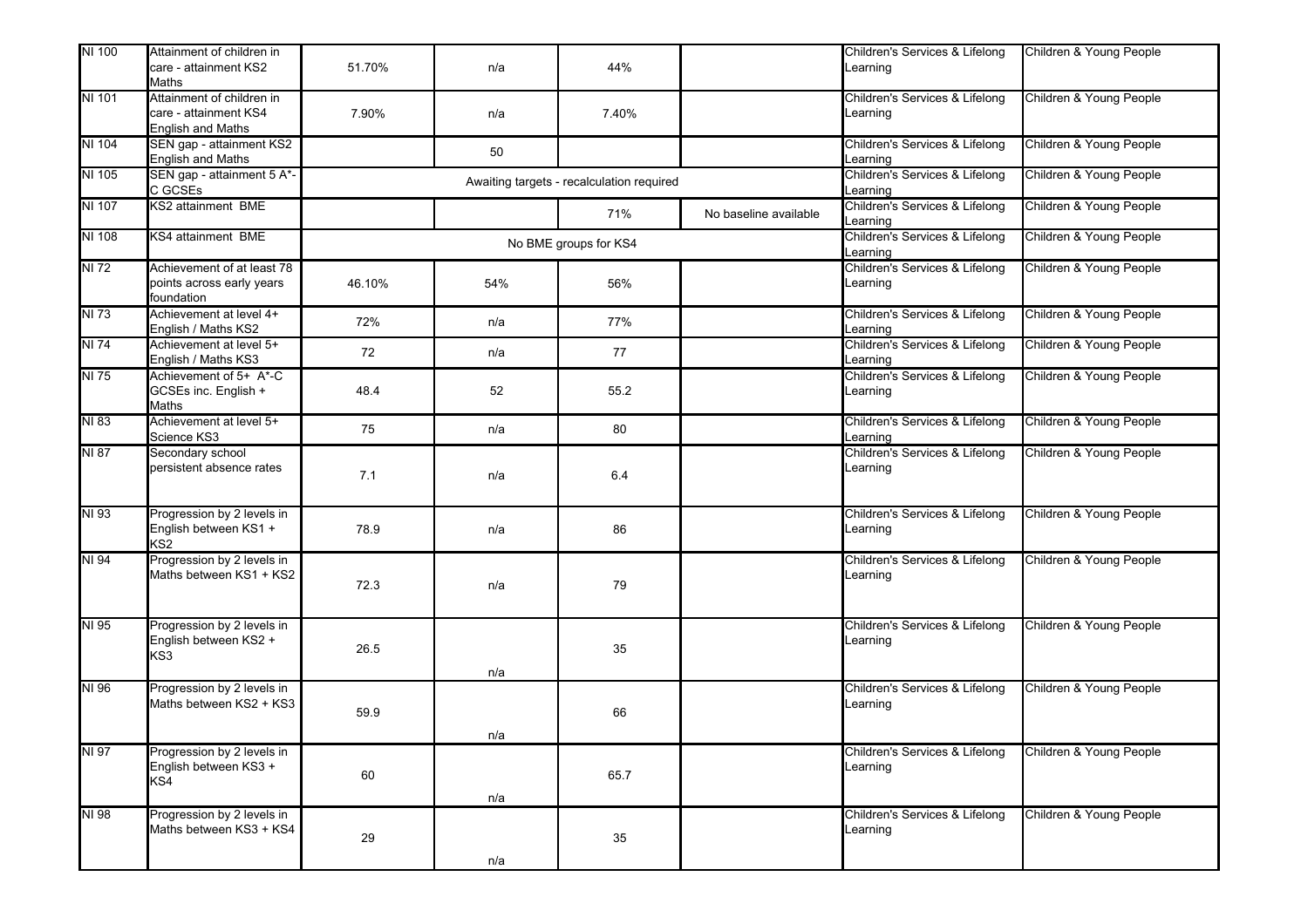| NI 89 | pecial measures school |  |  | $\overline{\phantom{a}}$<br>ces & Lifelona<br>Services<br>.earning<br>i∟cai ' | `Young ,<br>$\sim$<br>า People<br>TChildren & |
|-------|------------------------|--|--|-------------------------------------------------------------------------------|-----------------------------------------------|
|       |                        |  |  |                                                                               |                                               |

### Aim: **Alterative 2018** 4.2 Reduce numbers not in employment, education or training

| IPI No.       | Title                                                            | Baseline       | Target 2008/09                        | Target 2009/10 | Target 2010/11 | Portfolio holder                           | Department              |
|---------------|------------------------------------------------------------------|----------------|---------------------------------------|----------------|----------------|--------------------------------------------|-------------------------|
| NI 148        | Care leavers in                                                  |                |                                       |                |                | Children's Services & Lifelong             | Children & Young People |
|               | employment, education or                                         |                |                                       |                |                | Learning                                   |                         |
|               | training                                                         |                |                                       |                |                |                                            |                         |
| <b>INI 91</b> | Participation of 17 year olds<br>in education or training        | 191<br>(2008)  | Targets set by DIUS                   |                |                | Children's Services & Lifelong<br>Learning | Children & Young People |
| NI 117        | 16 - 18 year olds not in<br>education, employment or<br>training | 9.5%<br>(2007) | $7.4\%$<br>(current reward<br>target) | 7.10%          | 6.90%          | Children's Services & Lifelong<br>Learning | Children & Young People |

## Aim: **Aim:** 4.3 Safely reduce the numbers of looked after children (Priority for 2008/09)

| PI No. | <b>Title</b>                | <b>Baseline</b> | Target 2008/09 | Target 2009/10           | Target 2010/11                 | Portfolio holder               | Department              |
|--------|-----------------------------|-----------------|----------------|--------------------------|--------------------------------|--------------------------------|-------------------------|
| NI 61  | Stability of LAC adopted    |                 |                | Baseline to be set at Q1 |                                | Children's Services & Lifelong | Children & Young People |
|        |                             |                 |                |                          |                                | Learning                       |                         |
| NI 62  | Stability of LAC: number of |                 |                |                          |                                |                                | Children & Young People |
|        | moves                       |                 |                | 10                       |                                | Learning                       |                         |
| NI 63  | Stability of LAC: length of |                 |                |                          |                                | Children's Services & Lifelong | Children & Young People |
|        | placement                   |                 |                | Baseline to be set at Q1 |                                | Learning                       |                         |
|        |                             |                 |                |                          |                                |                                |                         |
|        |                             |                 |                |                          |                                |                                |                         |
| NI 68  | Referrals to child social   | 71.90%          | 71%            | 75%                      | Children's Services & Lifelong | Children & Young People        |                         |
|        | care                        |                 |                |                          | 83%                            | Learning                       |                         |

### Aim:

4.4 Reduce childhood obesity

| PI No.  | <b>Title</b>                                      | <b>Baseline</b>   | Target 2008/09 | Target 2009/10              | Target 2010/11 | Portfolio holder                           | Department              |
|---------|---------------------------------------------------|-------------------|----------------|-----------------------------|----------------|--------------------------------------------|-------------------------|
| NI 55   | Obesity in reception                              | 9.1%<br>(2006/07) | 9.23%          | 9.37%                       | 9.50%          | Children's Services & Lifelong<br>Learning | Children & Young People |
| NI 56   | Obesity in year 6                                 | 19.5              | 19.9           | 20.4                        | 20.9           | Children's Services & Lifelong<br>Learning | Children & Young People |
| $NI$ 57 | CYP participation in high<br>quality PE and sport |                   |                | Indicator starts in 2009/10 |                | Children's Services & Lifelong<br>Learning | Children & Young People |

Aim: **Alterative 2018** 4.5 Increase numbers going to university, especially from disadvantaged communities

| PI No. | Title                     | <b>Baseline</b> | Target 2008/09                                                   | Target 2009/10              | Target 2010/11 | Portfolio holder               | Department              |
|--------|---------------------------|-----------------|------------------------------------------------------------------|-----------------------------|----------------|--------------------------------|-------------------------|
| NI 90  | Take up of 14-19 learning |                 |                                                                  | Indicator starts in 2009/10 |                | Children's Services & Lifelong | Children & Young People |
|        | diplomas                  |                 |                                                                  |                             |                | Learning                       |                         |
| NI 106 | Young people from low     |                 |                                                                  |                             |                | Children's Services & Lifelong | Children & Young People |
|        | income backgrounds        |                 | Awaiting targets - DIUS are the accountable body for this target |                             |                | Learning                       |                         |
|        | progressing to HE         |                 |                                                                  |                             |                |                                |                         |

Strategic Objective: 6. To be an excellent Council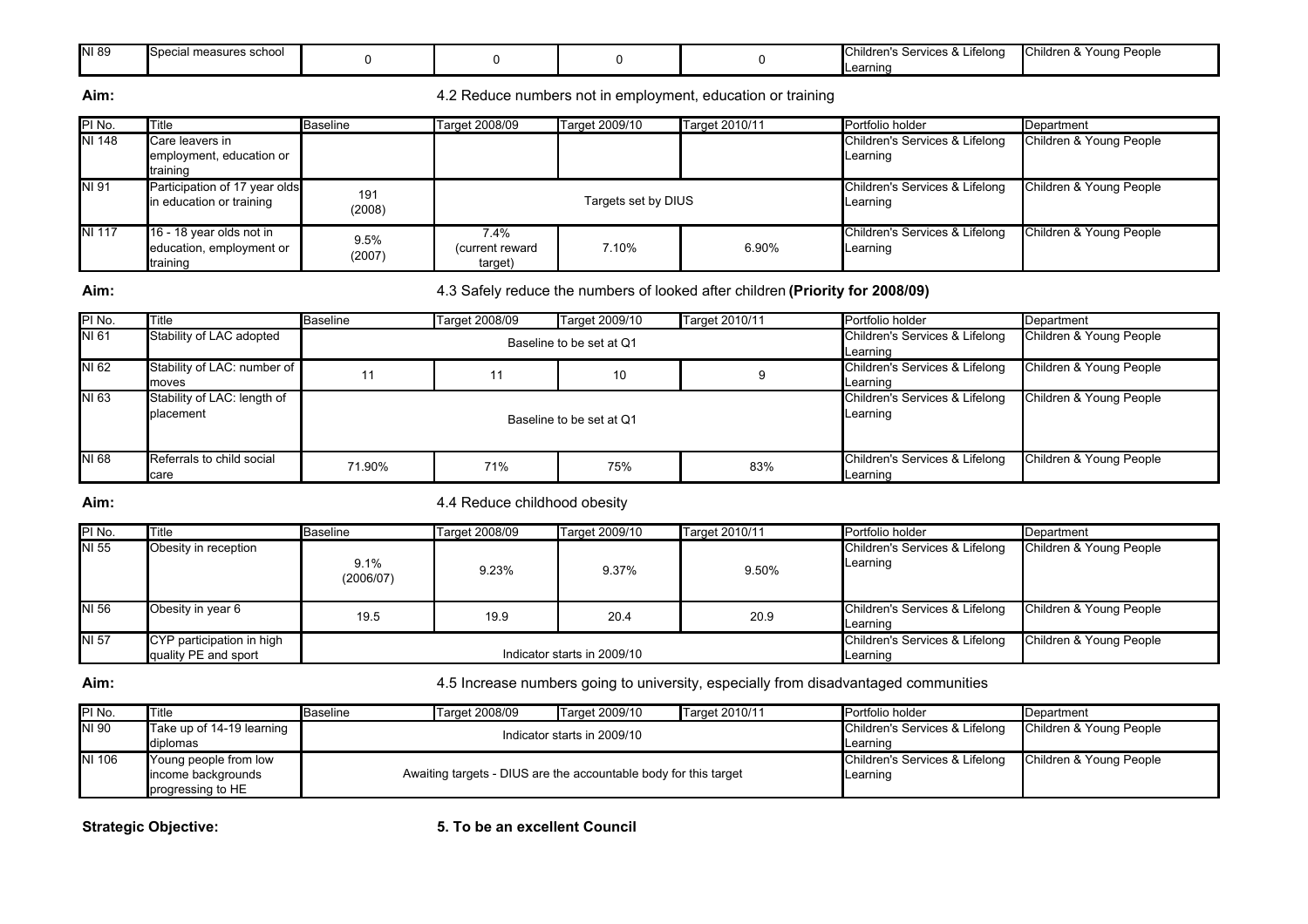### Aim: **Alterative 2008/09** and the use of the Council's land and assets (**Priority for 2008/09**)

| IPI No. | Title                    | <b>Baseline</b>      | Target 2008/09 | Target 2009/10 | Target 2010/11 | Portfolio holder   | <b>IDepartment</b> |
|---------|--------------------------|----------------------|----------------|----------------|----------------|--------------------|--------------------|
| LOCAL   | Cost of managing council | Currently developing |                |                | £1m Reduction  | Corporate Services | Corporate Services |
|         | assets                   | <b>I</b> baseline    |                |                |                |                    |                    |
|         |                          |                      |                |                |                |                    |                    |

Aim:

### 5.2 Create a sustainable and stable budget, providing valus for money (Priority for 2008/09)

| PI No.               | Title                                                               | <b>Baseline</b>                                                                 | Target 2008/09 | Target 2009/10 | Target 2010/11 | Portfolio holder          | Department |
|----------------------|---------------------------------------------------------------------|---------------------------------------------------------------------------------|----------------|----------------|----------------|---------------------------|------------|
| <b>LOCAL</b><br>2068 | Section 25 report from<br>S151 Officer                              | No baseline available                                                           | <b>YES</b>     | <b>YES</b>     | <b>YES</b>     | Finance & Best Value      | Finance    |
| NI 179               | Total net value of ongoing<br>cash releasing VFM gains              | £10m<br>(3% of net budget)                                                      | £10m           | £10m           | £10m           | Finance & Best Value      | Finance    |
| Local                | Efficiencies gained through<br>procurement                          | £1m                                                                             | £2.2m          | £1m            | £1m            | <b>Corporate Services</b> | Finance    |
| NI 180               | <b>Changes in Housing Benefit</b><br>and Council Tax Benefit        | To be baselined 08/09                                                           | $*1.08$        | $*1.08$        | $*1.08$        | Finance & Best Value      | Finance    |
| NI 181               | Time taken to process<br>Housing Benefit and<br>Council Tax Benefit | Closest PI 78a/ 78b/<br>2000 and HB<br>verification performance<br>measure PM10 | 16.4           | 15.9           | 15.4           | Finance & Best Value      | Finance    |
| Local<br>19          | % of Council Tax collected                                          | 96.3                                                                            | 96.6           | 96.7           | 96.8           | Finance & Best Value      | Finance    |

Aim: **Alterative 3.3** Improve the Council's budgeting process to fully reflect its priorities (Priority for 2008/09)

| IPI No. | Title                                         | <b>Baseline</b> | Target 2008/09 | Target 2009/10 | Target 2010/11 | Portfolio holder | Department |  |  |
|---------|-----------------------------------------------|-----------------|----------------|----------------|----------------|------------------|------------|--|--|
|         | No indicator needed to measure this priority. |                 |                |                |                |                  |            |  |  |
|         |                                               |                 |                |                |                |                  |            |  |  |

Aim: S.4 Improve the accountability, accessibility and openness and involve those who use our services in their design and delivery

| PI No.        | Title                                                    | Baseline | Target 2008/09 | Target 2009/10 | Target 2010/11 | Portfolio holder                   | Department         |
|---------------|----------------------------------------------------------|----------|----------------|----------------|----------------|------------------------------------|--------------------|
| Local<br>2004 | Service complaints                                       | 1037     | 933            | 908            | 883            | Community & Customer<br>Engagement | Finance            |
| Local         | Level of equality standard<br>achieved                   |          |                |                |                | Social Care & Inclusion            | Corporate Services |
| Local<br>2063 | % of calls answered by call<br>centre / abandonment rate | 84%      | 95%            | 95%            | 95%            | Community & Customer<br>Engagement | Finance            |